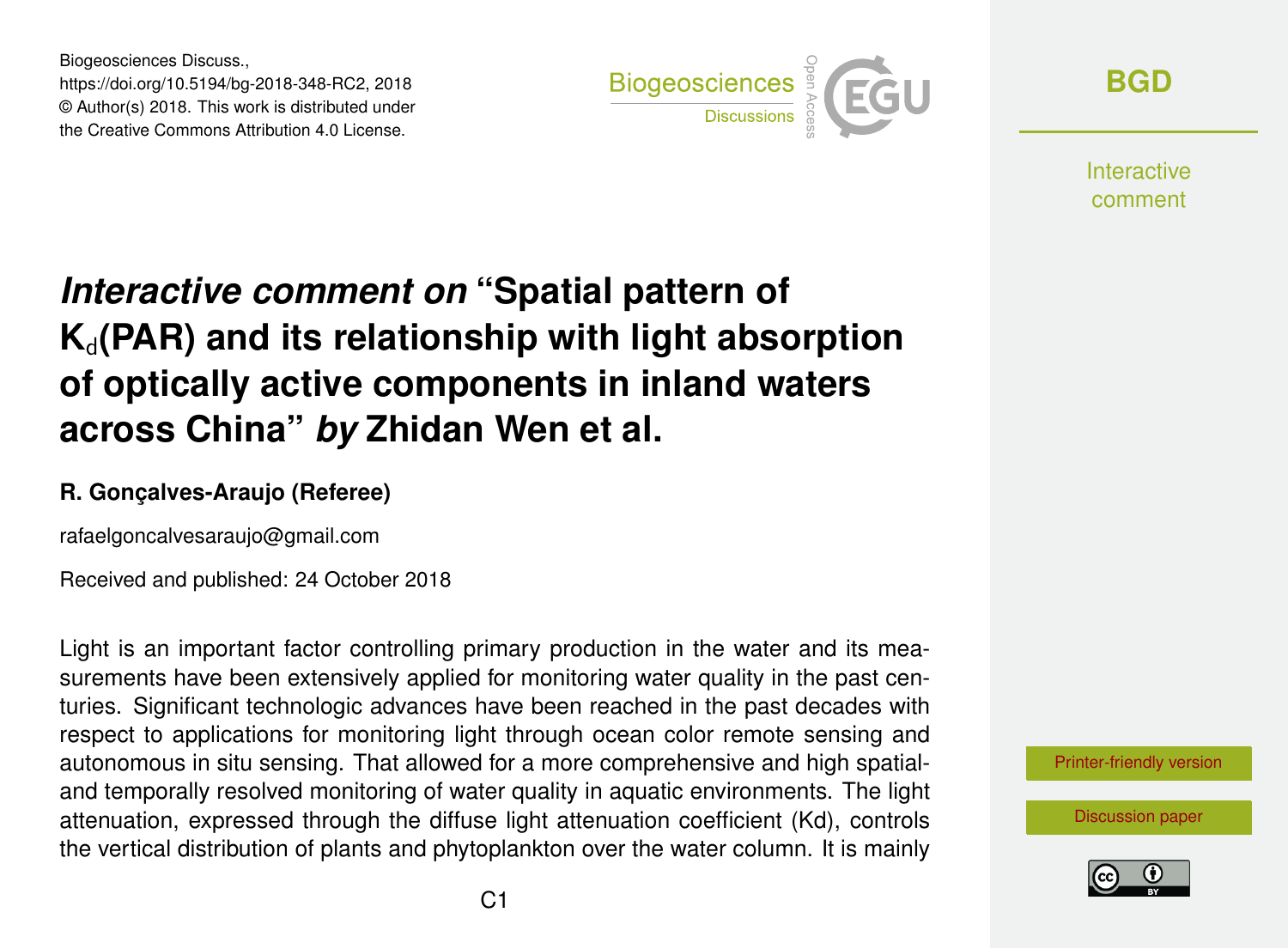governed by the attenuation by the water itself and the concentrations of inherent optical properties (IOPs) of e.g., phytoplankton, inorganic particles and chromophoric dissolved molecules, what makes it an important parameter for eutrophication monitoring. The study by Zhidan Wen and colleagues brings a large dataset from a consistent number of lakes sampled in China. The research topic is relevant and the dataset is of great importance for the bio-optical community as providing a tool for inland waterbodies monitoring. The proposed objectives are reasonable and provide insights into the spatial variability and determining factors of light attenuation over China lakes and reservoirs as well as a model for retrieving Kd(PAR) from measurements of optically active constituents of water. Although the objectives are sound and can be reached with the dataset used in the study, the manuscript lacks some information and data analysis and it has many rooms for improvement. Therefore, I judge that this current version of the MS is not acceptable for publication in BG and requires extensive reviews prior to re-submission.

GENERAL COMMENTS: - I understand that English might not be the primary language for the authors (the same applies for me), but the manuscript has several grammar and spelling errors and must be revised by a native speaker; - It seems that there is a misuse/misinterpretation of some concepts and terminologies along the manuscript. Some examples on odd use of terminology: phytoplankton pigment particulates, particulate matters, dissolved organic matters. Additionally, authors keep changing the terminology through the MS and that makes it confusing and difficult to follow. There must be a consistency with the terminology adopted throughout the text, and the terminology is expected to follow an updated nomenclature. - Awkward referencing style (e.g. Line 50) and too many old references. I have also found several mistakes in the reference list and citations through the MS, authors must make a thorough review on that. - Abstract: authors do not state their objectives and can be more concise and informative. - Introduction: it is a bit too long and there are some repetitions along the section. Authors can make it more concrete. - Methods: the methodology is not explained in full detail. To my understanding, the major problem of this section is that it does not provide **[BGD](https://www.biogeosciences-discuss.net/)**

Interactive comment

[Printer-friendly version](https://www.biogeosciences-discuss.net/bg-2018-348/bg-2018-348-RC2-print.pdf)

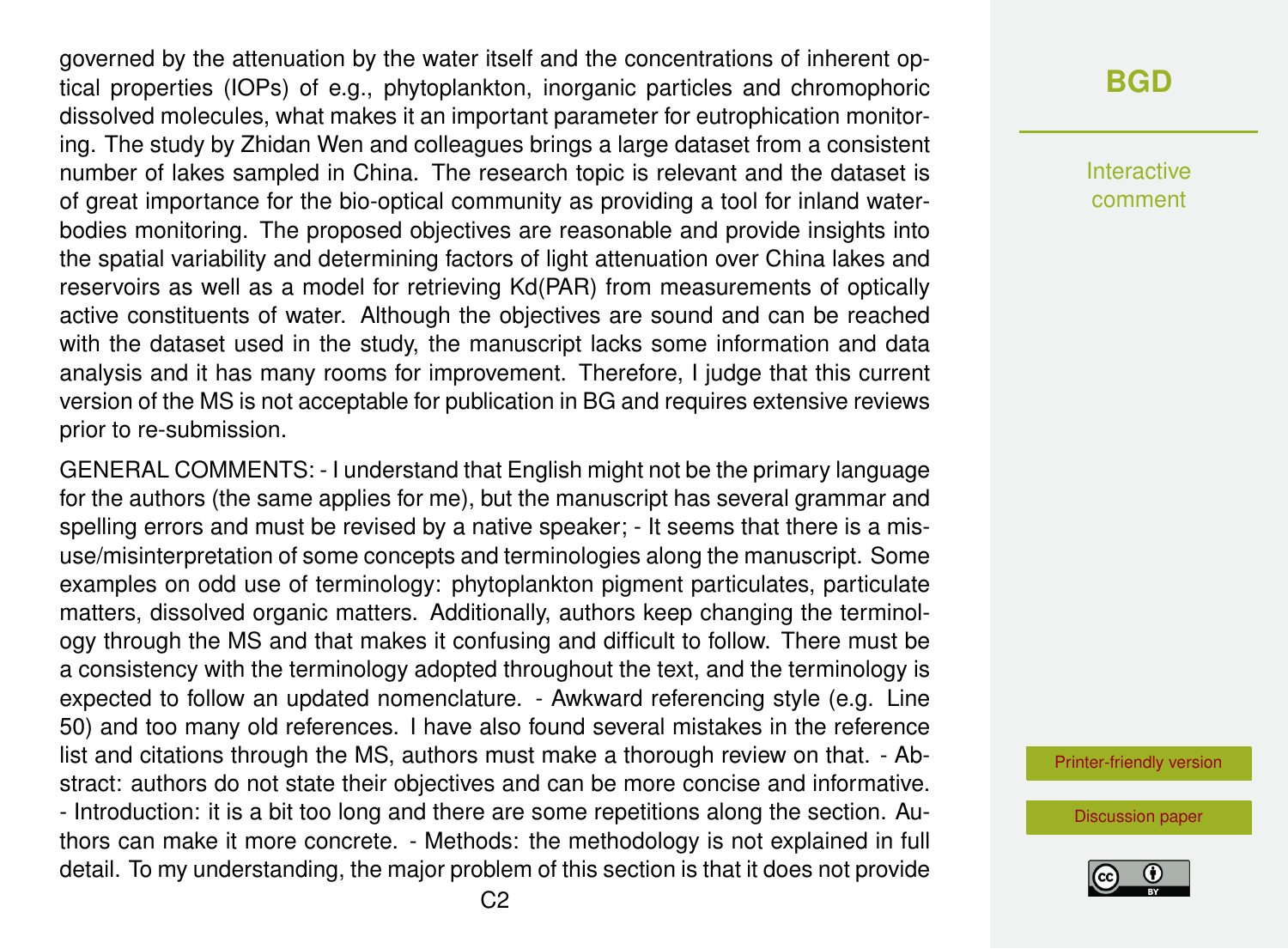enough information for the reader to understand the sampling strategy adopted for this study. Authors say that the lakes vary a lot in size, but do not mention how such a variability influenced, for instance, the decision on the amount of sampling points per lake, etc. Additionally, it is mentioned that 13 field surveys were performed within bit more than two years period. How was the seasonal coverage of those campaigns? Were all the 141 lakes sampled in all of those campaigns? How was the vertical sampling strategy for OACs? How was the bottom depth variability within the lakes and how did the authors deal with that? - Results: are generally well-presented, however, some parts are confusing and difficult to follow. One thing is missing here. . . The authors propose a model for estimating Kd(PAR) from OACs, but they did not perform any validation exercise. I sincerely expected to see at least a scatter plot with the Kd(PAR) measured in situ against the Kd(PAR) obtained with the model presented here. Additionally, results presented in the manuscript could be shortened. Authors present figures with the equations for obtaining Kd(PAR) from each of the OACs individually, then with all together and finally an equation taking into account all of the OCAs (as an individual term of the equation). This can be simplified by only presenting the equation from line 337, which is the most important result here. Since kd is a function of all the OCAs it does not make sense to show graphs for all the OACs individually. - Discussion: this section is weak. Authors are expected to discuss their results in deep, explain their findings and support them with the literature. However, in this piece of work it is observed rather some comparisons with other studies or only some random sentences scattered along the section, that do not help or add anything to the discussion itself. - Conclusion: the section is short, and it only presents a wrap up of the results instead of a conclusion that highlights the overall importance of the main findings of the study.

SPECIFIC COMMENTS: L 20-22: "absorption coefficient of pigment particulates", "dissolved organic matters" and "inorganic particulate matters" seems a bit odd. I suggest the authors to adopt "absorption coefficient of phytoplankton, colored dissolved organic matter and inorganic particles". L 24-25: Need to clarify whether it is considering each of the OACs individually or it takes into account the sum of OACs (i.e., total non-water

# **[BGD](https://www.biogeosciences-discuss.net/)**

Interactive comment

[Printer-friendly version](https://www.biogeosciences-discuss.net/bg-2018-348/bg-2018-348-RC2-print.pdf)

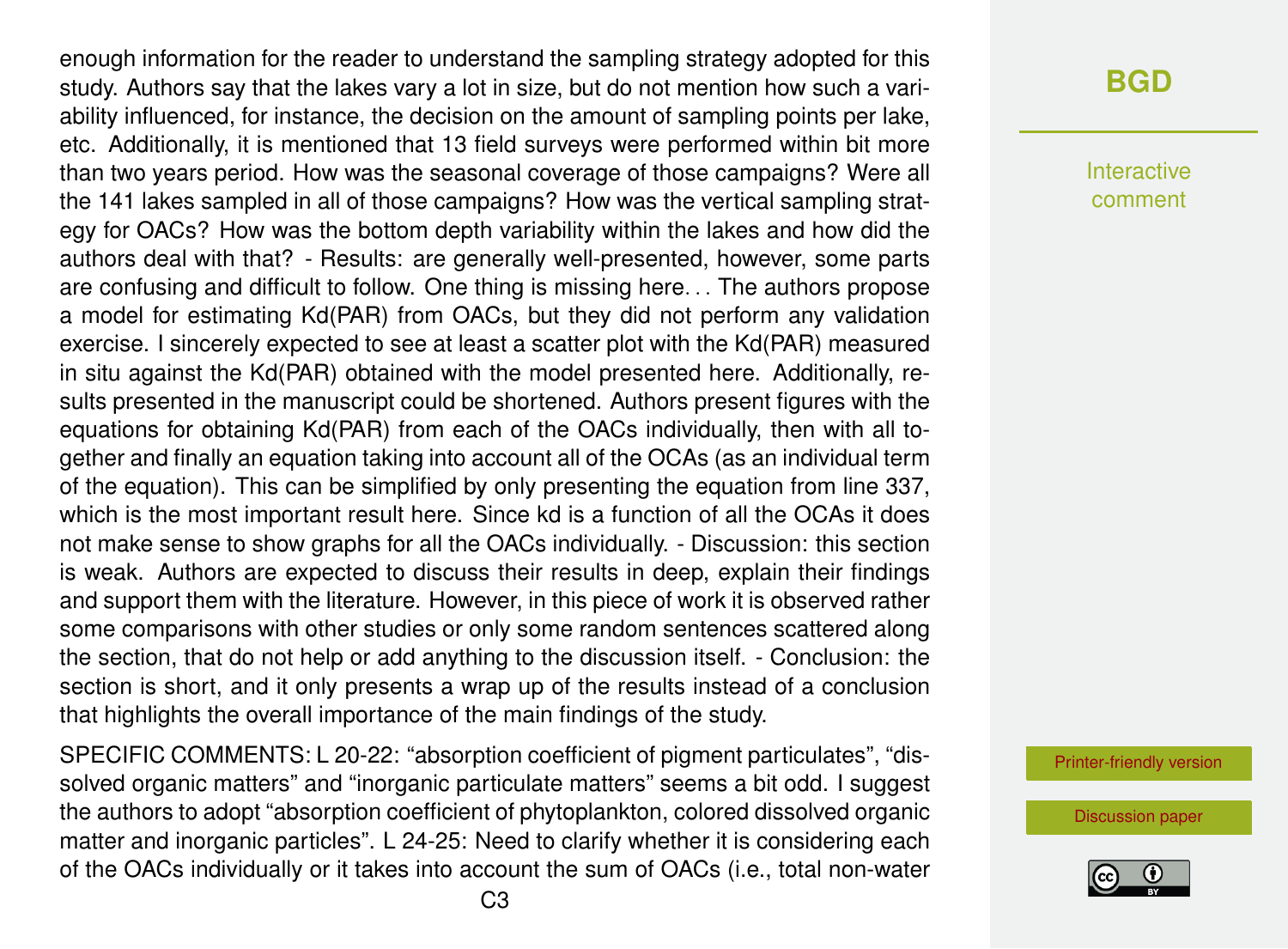absorption – atw). L 30-32: I cannot see how your results support the affirmation. L 42-45: PAR is also attenuated by the water itself. L 51-52: not clear what it meant with that sentence. L 54-58: How do environmental change (what do you mean by that?) and anthropogenic activity make it challenging to assess Kd in turbid inland waters? L 58-60: Not only for inland waters, it is actually required to all aquatic environments. L 62-63: "phytoplankton pigment particles (expressed here as the concentration of chlorophyll-a)" – the concentration of Chl-a is an index for the phytoplankton biomass. Absorption by phytoplankton is represented as the absorption coefficient of phytoplankton. L 68-74: authors may want to rephrase this sentence. L 78: "underwater light climate" – I suggest the authors to replace by "underwater light field" L 80-83: those sentences do not make sense to me. Authors may want to rephrase them. L 83-85: it applies for all aquatic systems. L 90: what do the authors mean by plateau waters? And why do they receive such a strong UV radiation? L 91-93: repetition of lines 74- 77. Additionally, there is no reference for marine studies. L93-94: this condition is not unique for turbid inland waters. L 96: what do you mean by large spatial variability? Is that intra- or inter waterbodies? L 100: what do the authors mean by "OACs component"? L 105: give salinity intervals. How much is salinity for a lake? L 110: Objective 1 – it is not clear, whether the authors want to compare variability among the regions or if they want to assess the spatial variability in each of the regions. L 111: what do you mean by "optical variables"? Maybe OACs? L 112: what do you mean by "especially in the different types of lakes"? L 113: Objective 3 – provide the model based on what? L 120-121: Awkward phrasing. L 127: What do you mean by "in accordance with the regions and topography"? Are those socio-economic regions? Geomorphologic/Climate regions? Additionally, I did not check for it, but I suspect that there might be other factors other than "regions and topography" behind the division of those regions. Looks a bit simplistic. It is not clear along the MS what kind of regions are those. Authors need to make it clear. L 134: "temporary small lakes" – do you mean perennial ? L 135: Oligotrophic lakes: you use this terminology here and another few times along the MS and then changes to non-eutrophic lakes. It is necessary to have consistency when

### **[BGD](https://www.biogeosciences-discuss.net/)**

Interactive comment

[Printer-friendly version](https://www.biogeosciences-discuss.net/bg-2018-348/bg-2018-348-RC2-print.pdf)

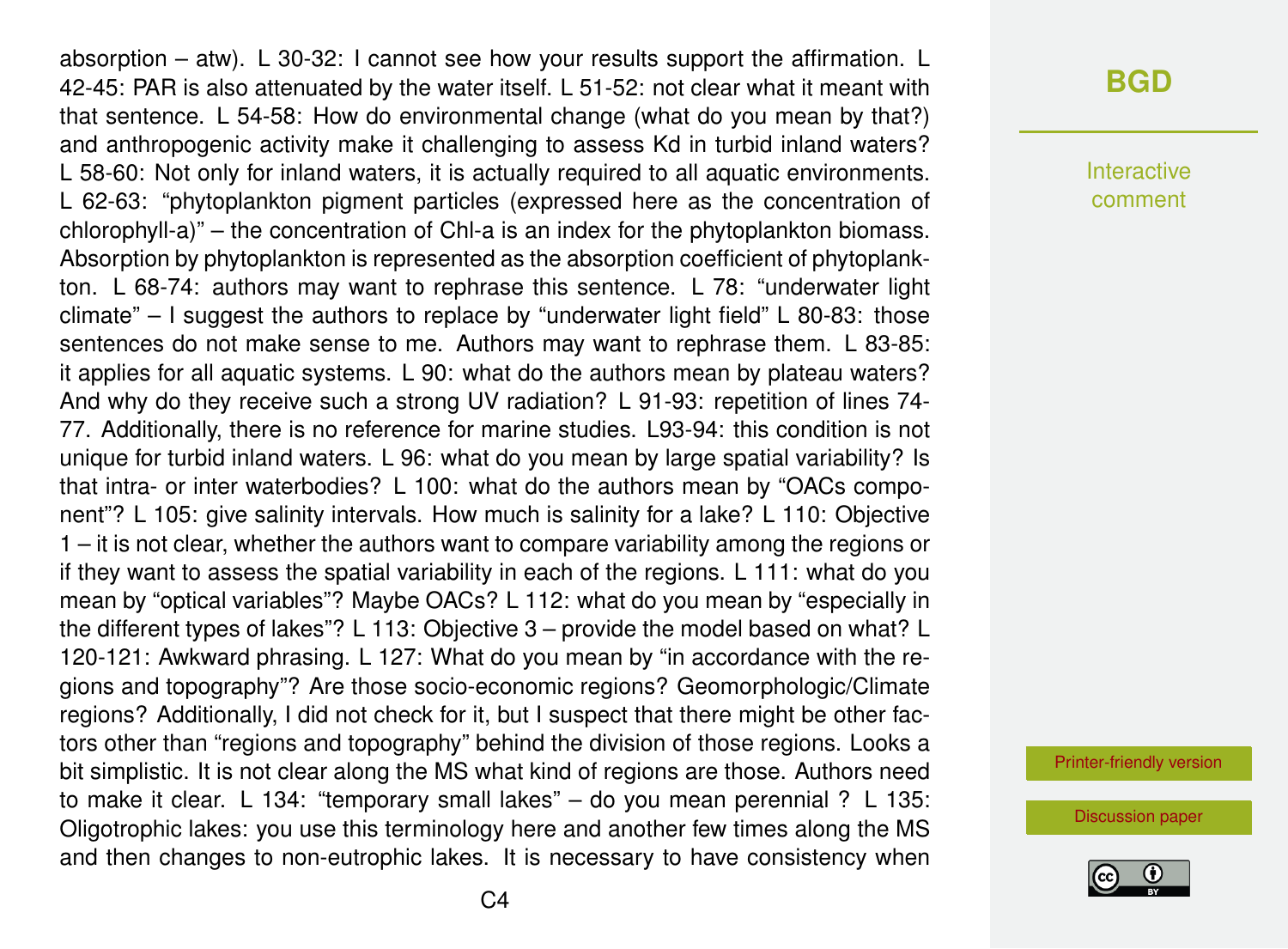it comes to terminology. L 135-136: this sentence does not make sense. Consider rephrasing it. L 138-141: In what seasons were the surveys carried? All year round? This has great influence on solar radiation. How many stations were performed per lake? Where were the stations located in the lakes? In the borders, in the center? Authors may want to provide such information regarding sampling sites, stations performed, sampling depths, etc. as supplement file to this MS. L 142-143: This sentence is confusing and could be easily removed from the MS. L 144: since there is a great variability in the area of sampling lakes, how was the strategy regarding the number of sampling stations with respect to the area of the lakes? - How were the water samples collected? There is no information on that. Were there only surface samples collected? How confident are the authors by providing a model for light attenuation over the water column based on surface measurements? L 149-156: It is not 100% clear how the PAR measurements were conducted. Was there a surface reference measurement? What was the general vertical resolution of PAR measurements? Was the PAR measurements spectrally resolved, or was provided an averaged PAR value? If spectrally resolved, what are the channels? L 170-172: Not clear whether it was measured directly in water samples or in filters containing the cells. L 179-181: please provide more information on the equipment. Spectral resolution and range? Was it measured with an integrating sphere? L 187-195: what was the spectral resolution and range of the measurements? L 194: why was the 440nm wavelength chosen? L 198: Would not "L" be 0.05? L 198-199: How was the effective area of the deposited particles on the filter was measured? L 205-210: Please provide more information on the calculations of Kd. How was it obtained? Calculations were made for each wavelength and then averaged (spectrally resolved) or PAR was averaged per depth? L 208: r2 was obtained based on the relationship of which pair of variables/parameters? L 212: What is SPSS 19.0 ? L 213: How was the trophic status of lakes assessed in this study? L 229: what do you mean by transparency and how was it measured in this study? L 229-230: Again, how was the trophic status assessed? L 231: Please clarify how the transparency was measured. Is that Secchi disc depth? L 234: Missing references.

#### **[BGD](https://www.biogeosciences-discuss.net/)**

**Interactive** comment

[Printer-friendly version](https://www.biogeosciences-discuss.net/bg-2018-348/bg-2018-348-RC2-print.pdf)

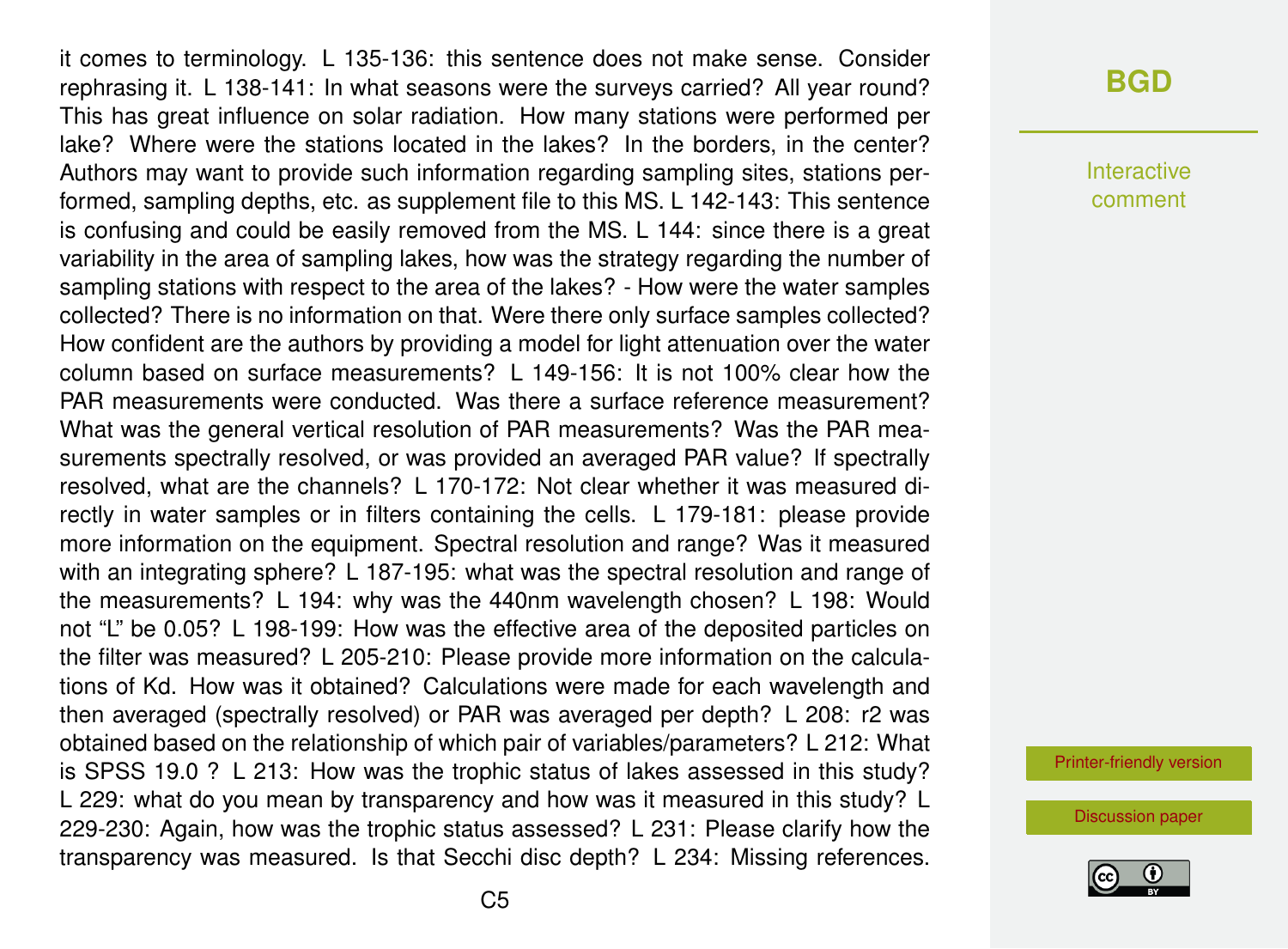L 234-236: Again, how was it measured? What are these results about? What do those numbers mean? L 237: What do you mean by "proportion of eutrophication"? L 238-239: Please, reference accordingly. L 245: "tectonic origins" – Reference for that? L 246-249: Looks like discussion. Question: How was the correlation between transparency and trophic state? And kd vs transparency? I suspect there might be a significant correlation between these variables. L 254-255: Sentence needs review. L 257-258: Stick to the abbreviations provided. It is confusing when alternating between calling the regions by name and abbreviation. L 260-264: Confusing and not very informative. Most of the readers have no idea about the locations of the referred lakes. Could be removed from the text. Perhaps authors may want to devote a bit more of effort to describe lakes that have high social-economic impact in the country, instead. L 269: "at all sampling sites" – what do you mean by that? Was the correlation tested for each site individually? It is not clear. L 271: What that the best linear regression, or was a linear regression the best one to describe the correlation? Have you tested for other types of functions? L 279-280: "all the optically active components had impact on Kd(PAR)" – what do you mean by that? L: 282: what is the standardized coefficient of independent variables? Where are those results presented/discussed in the MS? L 285: The correlation between Kd and TSM was greater than for kd vs aNAP, how do the authors explain that, since they say that aNAP has the most significant impact on kd(PAR)? L 294-295: Any reason/hypothesis why that region had the best performance for predicting kd(PAR)? L 303: those relative contributions are related to what? L 304- 308: confusing sentences. The authors may want to rephrase them. L 315: How was the 3.8 mg/L threshold defined? What is the reason for that value? L 318-319: why to combine oligo- and mesotrophic lakes? L 320-322: What about the limnetic regions? Why to use this classification? Any reference for that? Is there any clustering for those stations? In figure 8 the TSM threshold division is further subdivided into non-eutrophy and eutrophy. Authors should state the reason for performing such divisions. L 328- 329: Confusing sentence. L 336: what do you mean by "relational expression"? L 338-339: where are those results shown? L 339-340: why was aphy excluded? Au-

#### **[BGD](https://www.biogeosciences-discuss.net/)**

Interactive comment

[Printer-friendly version](https://www.biogeosciences-discuss.net/bg-2018-348/bg-2018-348-RC2-print.pdf)

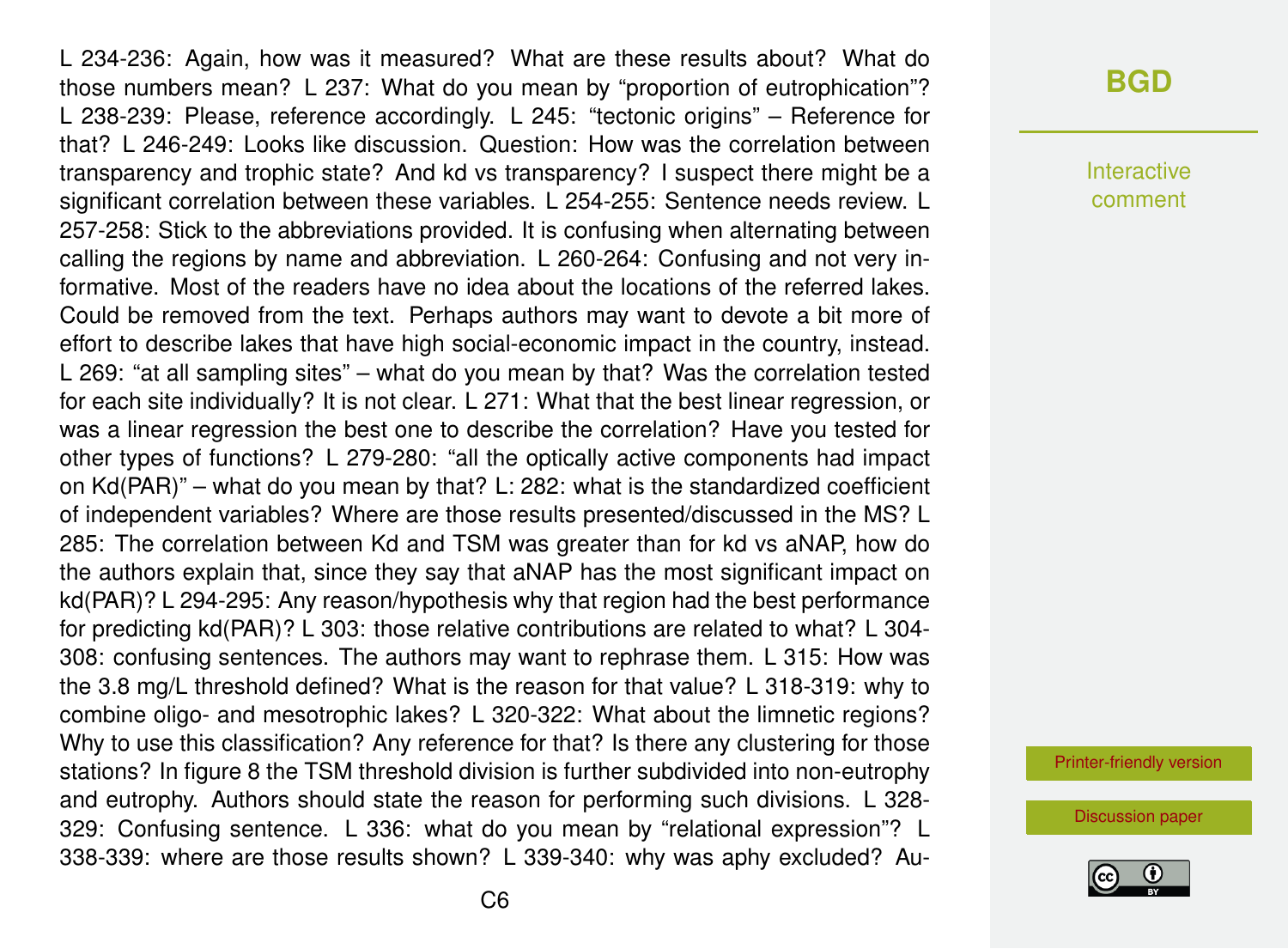thors have to estate the reason for that. Results – suggestion: I have the impression that the authors wanted to include all their results in the MS. However, some of those results could be omitted without changing the concept of the manuscript and it would make it easier to present, write and follow. Authors should rethink what results are worth it to be presented in the manuscript. L 349-351: Based on what could you infer that? Are there any thresholds? Please, provide reference. L 357-359: Please provide a reference for that statement. L 361-363: please provide reference. L 363-365: please provide reference. L 371-372: Do you mean wind-induced waves? What about the establishment of the seasonal thermocline? What about the allochthnous input of TSM? What can you say about it? L 379-381: The sentence does not add information to the discussion. Consider removing it or developing it more in deep. L 386: where are those similar inland bodies? Please develop more the discussion instead of making comparisons. L 401-404: CDOM photobleaching and photodegradation: how can the authors infer that based on their results? If the information is from other study, please, include the reference. L 410-412: How can the authors infer that form their results? Have you measured phytoplankton biomass prior to the "overbloom"? L 41.415: Not clear what the authors want to say in that sentence. L 415-416: Many studies and only one reference? L 425: Awkward phrasing. L 428: Figure 5 only shows TSM results. L 428-429: What was the overall absorption budget for the studies regions? I think that your results would be clearer if you present a ternary plot for the absorption of OACs (CDOM x phytoplankton x NAP) for each of the regions. L 431-432: Not clear what the authors want to say in that sentence. L 439: "Chla" – is not it the contribution of phytoplankton, which is expressed by means of Chla concentration? L 438-442: where are those results presented in the manuscript? L 442-444: that classification was made for oceanic waters. Additionally, the terminology presented in the manuscript is out of date. L 444-449: what can the authors discuss/add/conclude about that information? How does it help the interpretation of their results? L 449.455: those sentences can be deleted without changing the interpretation of results and discussion of this manuscript. L 461-463: This sentence does not add to the discussion given that the authors do not

Interactive comment

[Printer-friendly version](https://www.biogeosciences-discuss.net/bg-2018-348/bg-2018-348-RC2-print.pdf)

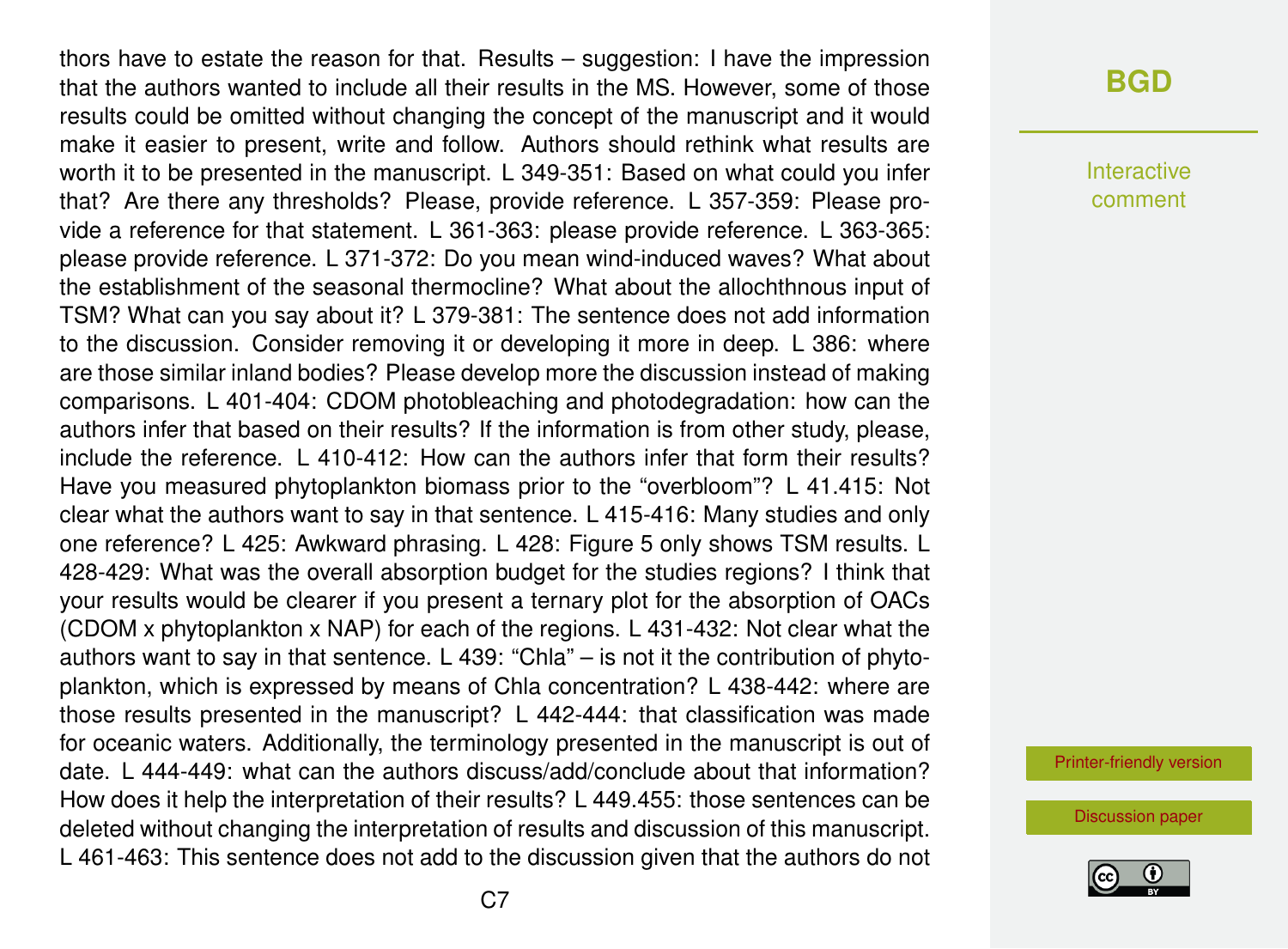mention calcite particles in their study. L 469: are you assuming Chla as a proxy for trophic status? L 470-476: Not clear what the authors want to say in that sentence. Additionally, the authors start the sentence with the word "Studies" and present only a single reference. L 475-478: how do the results suggest that? It is not clear to me. L 484-487: Where is this shown along the MS? How do your results support such an affirmation? L 488-490: How do your results support that affirmation? How was the scattering contribution in this study? L 490-496: Not clear how those sentences would help/add to the discussion. L 498: I would suggest an AC-S instead, given the much better spectral resolution. L 501: The sentence does not make sense. L 506: when presenting the given, please indicate at what wavelength the absorption coefficients should be considered. L 511-512: Sentence does not add to the conclusions. I suggest to remove it.

FIGURES AND TABLES: Captions provide a poor description of figure contents. Authors should put more effort on that. Figure in general are well presented and I have some specific comments/suggestions below: Figure 1. Very poor resolution and it is almost impossible to read the text and see the inset figure in each panel. In (a) there is no reference for the limnetic region definitions. What do the red dots mean? What is presented in the inset graph? Additionally, the kd(PAR) values presented in panel (b) are not described. Where was that data from? Figure 2: Provide more information in the caption. Figure 3: Have you tested for the differences among regions? It seems that there is no significant difference between ER and MXR. Figure 4. Please indicate the selected wavelength for absorption coefficients. It is mandatory to provide such an information. Table 1. What do you mean by adjusted r2? How did you get to that? Figure 5. How is that possible to have a n=788, when you mention that only 741 samples were taken? Figure 7. How was the K values for each OACs obtained? How was the Kwater obtained? I suggest you to make ternary plots instead. It gives more information on the absorption budget and you can split it into different seasons/years to see how it varies over time. Finally, given that the authors present a model to retrieve Kd(PAR), I expected to see a figure where calculated Kd was plotted against in situ

Interactive comment

[Printer-friendly version](https://www.biogeosciences-discuss.net/bg-2018-348/bg-2018-348-RC2-print.pdf)